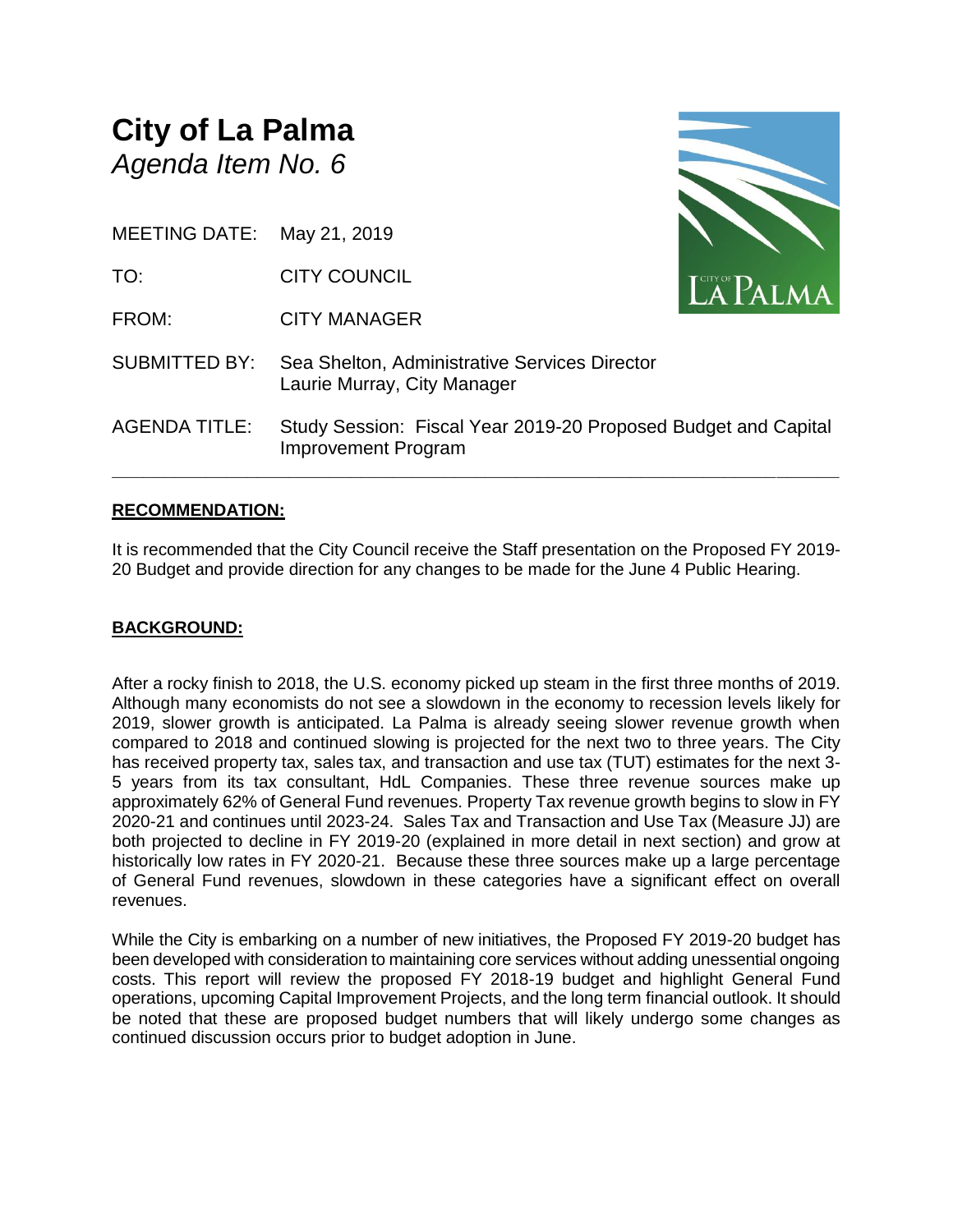#### FY 2019-20 Proposed Budget

#### **Projected General Fund Revenues**

Projected FY 2019-20 General Fund revenues are \$11,854,800, which is a 0.3% increase over estimated FY 2018-19 revenues. The following is a summary on how revenue projections for the upcoming fiscal year were developed for certain revenue categories that are expected to have significant changes.

#### **Property Tax**

- o Secured Property Tax: 4.1% increase, Vehicle License Fee Adjustment (VLFAA) 4.6% increase; and all other (unsecured, property transfer, supplemental) 2.0% increase.
- o Consumer Price Index Annual Adjustment: The California Consumer Price Index (the "CCPI") for 2019-20 that has been approved by the State is 2.00%, the maximum allowable.
- $\circ$  Transfers of Ownership: For the 2019-20 fiscal year, the actual value increase due to the transfers of ownership is included.

#### **Sales Tax/Transaction and Use Tax**

- o Sales Tax: Negative -3.2%
- o Transaction and Use Tax (TUT): Negative -5.1%
- o Although both Sales Tax and TUT receipts are slowing, the FY 2019-20 projections decline is inflated slightly by irregularities in FY 2018-19 receipts. There were several double payments and economic adjustments for various business in FY 2018-19 that inflated some Sales Tax and TUT revenue receipts. Some of the double payment issues were a result of changes in the California Department of Tax and Fee Administration's (CDTFA) timing change of quarter clean up payments and late payments due to the agency's new reporting system. It should also be noted that the City did not anticipate to receive any sales tax revenue in FY 2018-19 from a large contributor that was scheduled to leave the City prior to the beginning of the fiscal year. The business in question did not leave the City until late September 2018 allowing the City to receive a quarter's worth of sales tax revenue that it did not expect to receive.

#### **Utility User Tax (UUT)**

 $\circ$  Since FY 2015-16, the City has experienced a gradual decline in UUT revenue. Although traditional UUT sources such as electric and gas show some growth, changes in technology seems to be hampering growth in other sources. FY 2018-19 revenues are estimated to be slightly lower than FY 2017-18 actuals. For FY 2019-20, no growth is projected for UUT revenues and assumes a 5% levy rate.

#### **Franchise Fees**

o Franchise Fees for FY 2019-20 are estimated to be down 3.6% from FY 2018-19 estimated receipts. This is due to a payment correction made in FY 2018-19 by the City's waste collection company which corrected underpayment of franchise fees from July 2017 through April 2019. By having included an additional 12-months of franchise fees,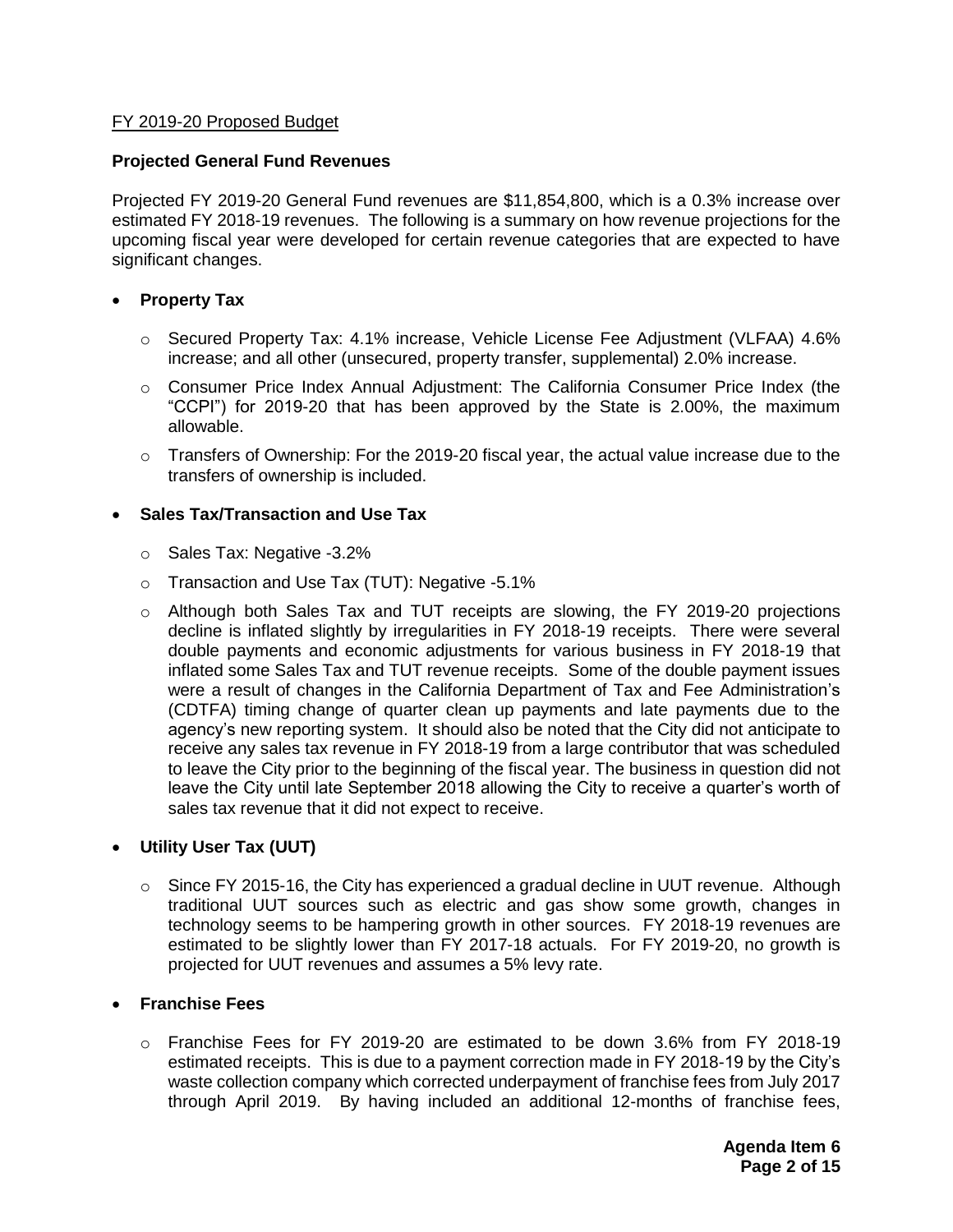estimated receipts are abnormally high for FY 2018-19. When removing this anomaly, estimated franchise fees are actually anticipated to be up 3% in FY 2019-20.

- **Licenses & Permits** are expected to increase by 1.9% primarily as a result of COLA increases to the Fee Schedule. Building activity has slowed in the past year and is expected to remain relatively flat in FY 2019-20.
- **Intergovernmental** revenues are expected to increase due to anticipated receipt of grant monies from the State for Spillman GIS upgrades and from the Federal Government for completion of the City's Hazard Mitigation Plan. These revenues offset correlating expenditures for these projects. These are one-time revenues that do not carryover in future fiscal years.
- **Charges for Services** revenue includes fees for recreation programs, building and planning fees not related to permit issuance, and police fees. Most items in this category are being projected at 2% growth due to COLA increases to the Fee Schedule. In FY 2018-19, fees collected for precise plans and CUP variances were abnormally high and are projecting to be lower in FY 2019-20, as a result overall Charges and Services revenue are expected to decline slightly by 1.0%.
- **Fines and Forfeitures** are expected to increase by 2.1%. Revenue in this category had seen a decline in the past two fiscal years as the Police Department has worked to reach full-staffing and properly train newer officers. It is anticipated moderate growth this in this revenue category should occur as a result of the Police Department making progress in this area.
- **Other Revenues,** which include revenues from the billboards, the Successor Agency administrative allowance, and a loan repayment from the Recognized Obligation Payment Schedule (ROPS), is expected to decline by 16.4%. This is primarily due to there not being enough ROPS residual pass-through monies being available for one of the City loans to the former redevelopment agency after funding for other obligations are apportioned. This is likely due to the Prime Health Care obtaining non-profit status. The County Assessor has confirmed that the hospital property has been adjusted to fully exempt from tax year 2016 to 2018. Since this parcel falls under the RDA areas, it will reduce the amount of pass-through payments in the future.
- **Interfund Transfers** will increase by 7.9% primarily due to annual increases to departmental and general overhead charges from the Water and Sewer Funds to the General Fund. Although most utility related expenses are charged directly to the Water and Sewer Funds, certain expenses such as the unfunded pension liability payments, legal expenses, and certain administrative costs are fully supported by the General Fund.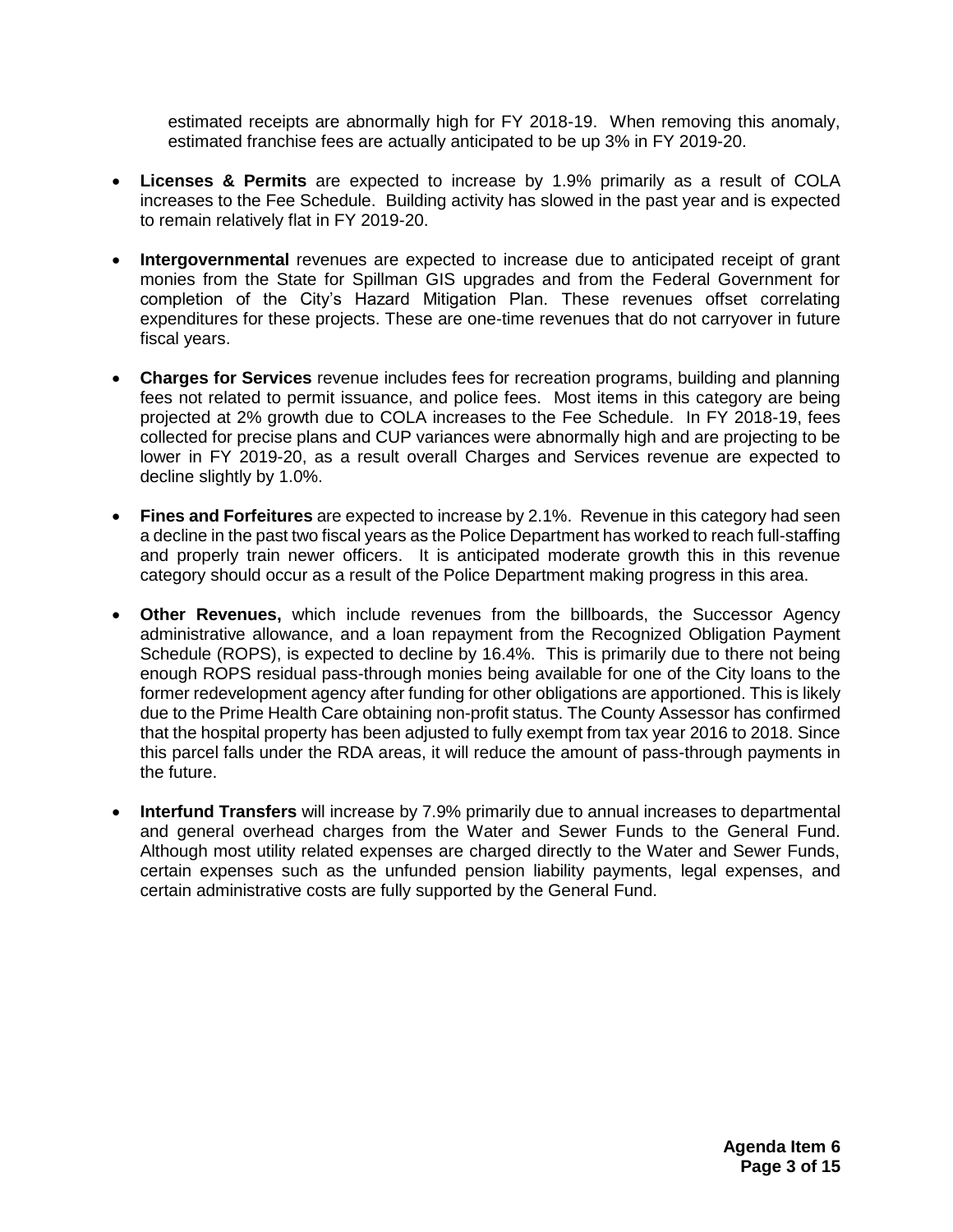|                                | 2018-19    | 2019-20    | <b>Prior Yr</b> | 2020-21          | <b>Prior Yr</b> |
|--------------------------------|------------|------------|-----------------|------------------|-----------------|
|                                | Projected  | Proposed   | Projected       | <b>Estimated</b> | Proposed        |
| <b>Revenues by Type:</b>       |            |            |                 |                  |                 |
| Property Tax                   | 3,853,600  | 4,012,300  | 4.1             | 4,139,400        | 3.2             |
| Sales Tax                      | 2,066,100  | 2,000,000  | (3.2)           | 2,040,000        | 2.0             |
| Transaction & Use Tax          | 1,450,000  | 1,376,000  | (5.1)           | 1,403,500        | 2.0             |
| Utility Users Tax              | 980,000    | 980,000    | $\blacksquare$  | 982,500          | 0.3             |
| Residual Property Tax          | 120,000    | 122,400    | 2.0             | 124,800          | 2.0             |
| <b>Franchise Fees</b>          | 416,800    | 402,000    | (3.6)           | 410,000          | 2.0             |
| <b>Transient Occupancy Tax</b> | 401,000    | 409,000    | 2.0             | 417,200          | 2.0             |
| Licenses and Permits           | 342,800    | 349,300    | 1.9             | 356,200          | 2.0             |
| Intergovernmental              | 35,500     | 102,900    | 189.9           | 8,100            | (92.1)          |
| <b>Charges for Services</b>    | 506,000    | 500,700    | (1.0)           | 510,500          | 2.0             |
| <b>Fines and Forfeitures</b>   | 90.000     | 91,900     | 2.1             | 93,700           | 2.0             |
| Use of Money and Property      | 380,900    | 380,100    | (0.2)           | 386,800          | 1.8             |
| <b>Other Revenues</b>          | 590,900    | 494,200    | (16.4)          | 470,700          | (4.8)           |
| Interfund Transfers            | 587,700    | 634,000    | 7.9             | 646,600          | 2.0             |
| <b>Total Revenues</b>          | 11,821,300 | 11,854,800 | 0.3             | 11,990,000       | IJ              |

# **Projected General Fund Expenditures**

Projected General Fund Expenditures for FY 2019-20 are \$11,680,800. A surplus of \$174,000 is estimated for FY 2019-20. The overall General Fund operating budget increase from the FY 2018- 19 estimated actuals is \$441,100.

| <b>EXPENSE TYPE</b>                       | 2018-19<br><b>Estimated</b><br><b>Expenditures</b> | 2019-20<br><b>Proposed</b><br><b>Expenditures</b> | Var $+/-$  |
|-------------------------------------------|----------------------------------------------------|---------------------------------------------------|------------|
| Personnel                                 | \$5,632,100                                        | \$6,021,400                                       | 389,300    |
| <b>CalPERS Unfunded Liability Payment</b> | 1,010,800                                          | 1,185,000                                         | 174,200    |
| Maintenance & Operations                  | 2,670,000                                          | 2,708,700                                         | 38,700     |
| Risk Management Fund Transfer             | 947,600                                            | 936,800                                           | (10, 800)  |
| Vehicle Replacement Fund Transfer         | 99,500                                             | 152,300                                           | 52,800     |
| <b>Technology Fund Transfer</b>           | 112,200                                            | 148,000                                           | 35,800     |
| <b>Transfers Out</b>                      | 767,500                                            | 528,600                                           | (238, 900) |
| <b>TOTAL GENERAL FUND EXPENDITURES</b>    | \$11,239,700                                       | \$11,680,800                                      | \$441,100  |

Personnel cost increases associated with the City's labor agreements and management resolution have been incorporated and make up approximately 78% of the increase from FY 2018-19 to FY 2019-20. Personnel Costs not associated with labor agreements include scheduled merit increases for full-time staff, part-time pay and benefits, pre-employment screening, and contractual increases to benefits such as dental, life, and disability insurance. An additional \$3,000 has been included for over-time costs for recreation staff related to the new La Palma International Day event. The unfunded liability payments to CalPERS for the City's six plans is estimated based on the CalPERS actuarial valuations as of June 30, 2017, and assume the City will pay the full balance at the beginning of the fiscal year. The City receives a discount of approximately 3.5% for making the payment upfront as opposed to monthly. It should be noted that although the unfunded liability balance as of June 30, 2017, which totaled \$17.7 million, did not include the second of two \$2.5 million additional payments made in March of 2018, the scheduled payment amount for FY 2019- 20 did take both payments into account.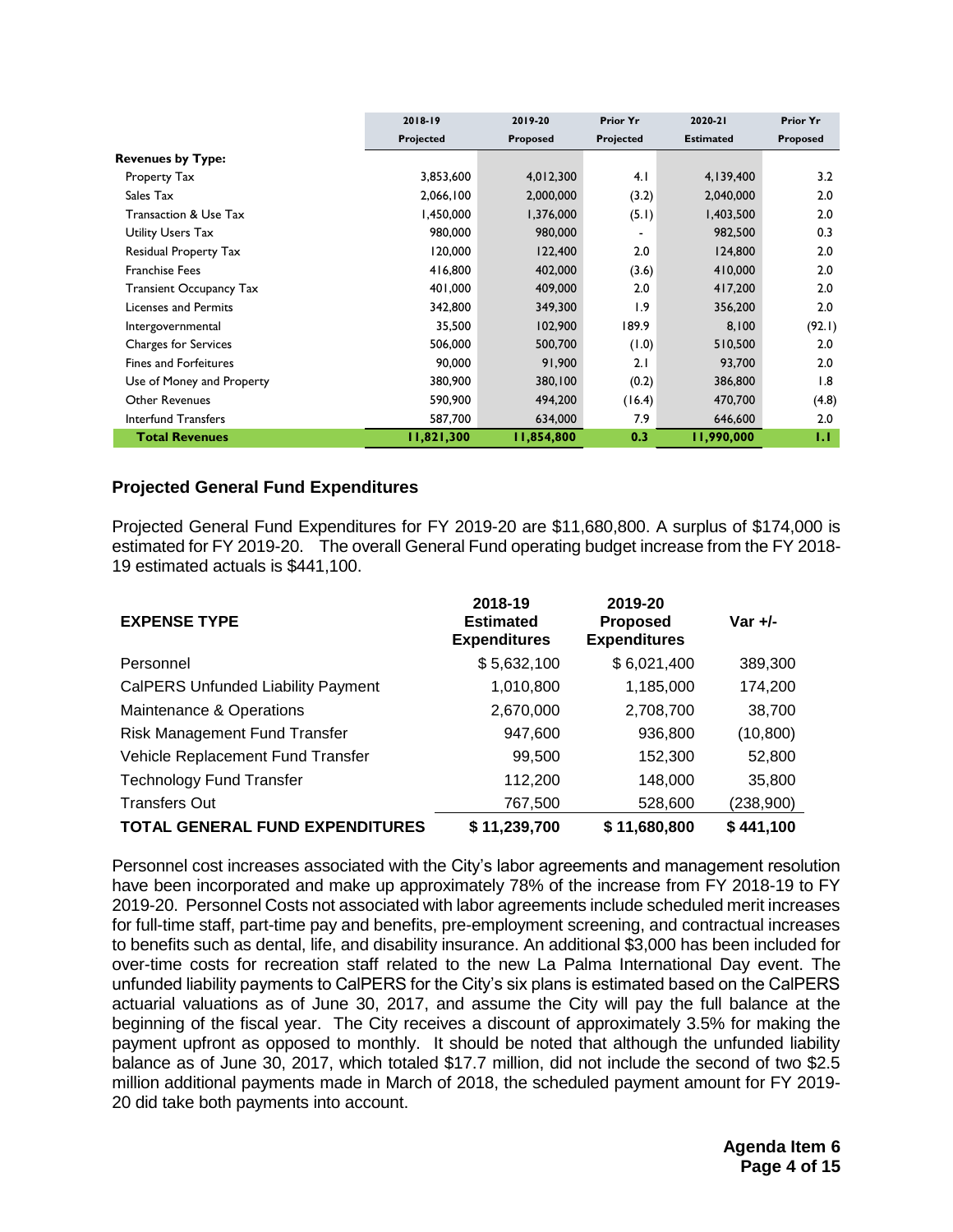Overall, the Maintenance and Operations budget only increased by \$38,700, as a result of FY 2018- 19 having some one-time costs that are not being carried over to FY 2019-20; such as expenses related to the November 2018 election and the community wide survey. The vehicle operating expense budget in the Police Department has been lowered due to lower fuel cost and lower maintenance cost due to more regular replacement of older vehicles. Some cost increases have been included for existing professional contract services such as crossing guard services (+14.4%) and animal control services (+3.0%). In the Community Development Department, \$50,000 has been included to begin work on the Housing Element update. An additional \$50,000 is also included in the FY 2020-21 estimated budget to complete the Housing Element update. The cost for the Community Development Department consultant of \$25,000 has been moved out of the General Fund to the Economic Development Fund primarily due to the position taking on more economic development related projects.

One of the City Council's goals for FY 2019-20 was development of a City International Day Signature Event for April 2020 that would include a parade component (with local school participation but without a band competition). Although specifics on the event are not yet available, \$25,000 has been included in the Community Services Special Events budget for the event. The \$25,000 includes the \$3,000 in overtime costs for recreation staff discussed in the personnel cost section earlier in this report.

Transfers from the General Fund to the City's Risk Management, Vehicle Replacement, and Technology fund vary each year depending on anticipated expenses for the upcoming fiscal year, long-term funding needs, and maintaining target balances per City policy. Transfers to the Risk Management Fund are anticipated to be lower due to lower Workers Compensation contributions to the California Joint Powers Insurance Authority (CJPIA) for FY 2019-20 compared to FY 2018- 19. Contributions to the Vehicle Replacement Fund have increased from FY 2018-19 due to higher values associated with recent police vehicle replacements requiring larger contributions to ensure adequate funding for future replacements. Transfer to the Technology Fund has also increased primarily due to the phase in of the replacement cost for the 800 MHz and additional technology that has been added to the City's IT inventory.

Transfers out for FY 2019-20 include \$350,000 to the Capital Outlay Reserve, \$50,000 to the Civic Center Replacement Fund, and \$128,600 to the Emergency Reserve Fund. The Emergency Reserve Fund policy establishes a commitment for an Emergency Reserve Fund with a minimum fund balance of 50% of General Fund Expenditures at the beginning of each fiscal year. The transfer amount being proposed is to meet the Emergency Reserve Fund policy. The transfer to the Capital Outlay Reserve and Civic Center Replacement Funds are the standard amounts that have been included in the most recent fiscal year budgets. The \$350,000 to the Capital Outlay reserve is sufficient in order to maintain the fund's balance at required minimum and is separate from the transfer from the unassigned fund balance for the median rehabilitation project discussed in the next section.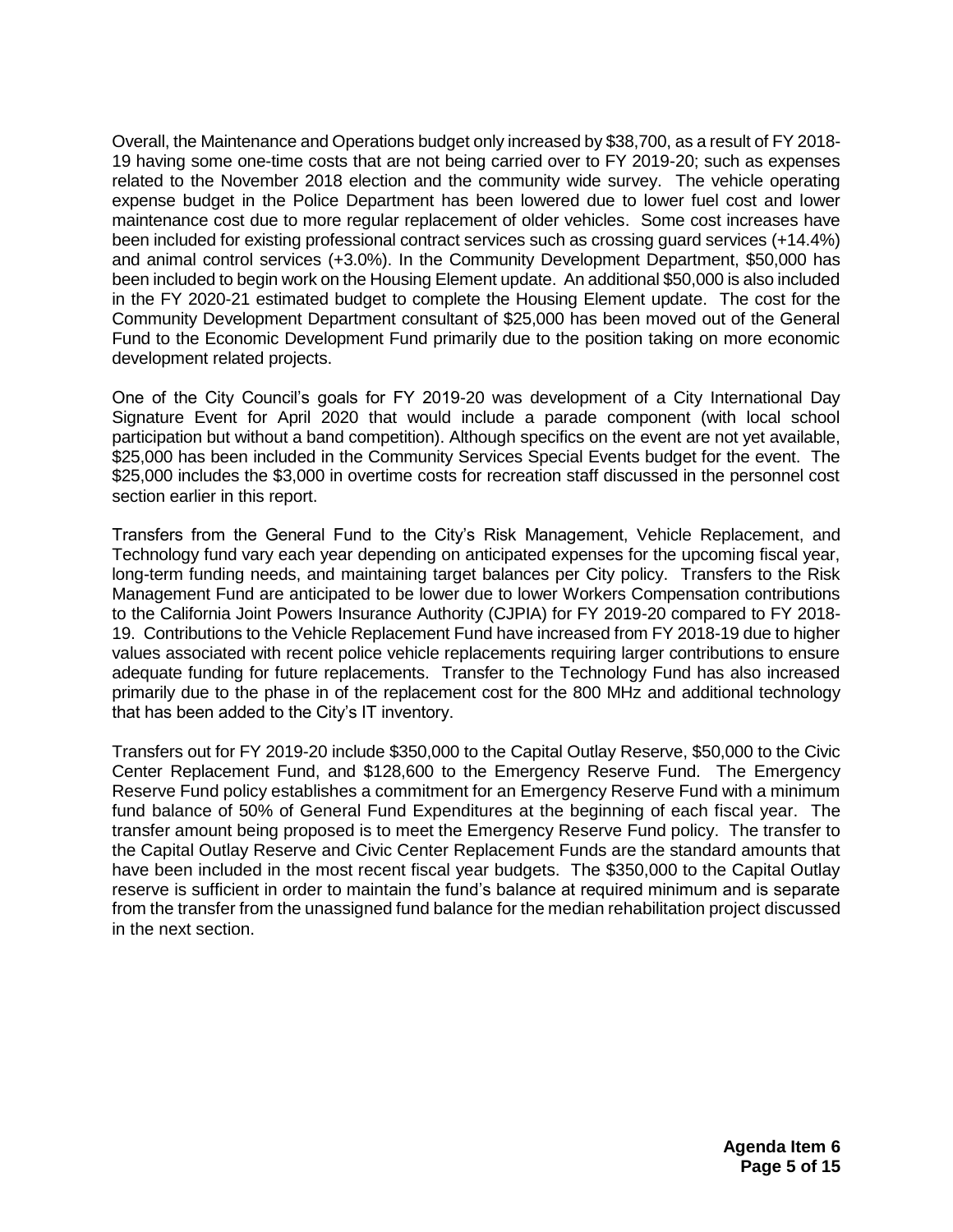| <b>General Fund Budget Summary</b> |                                                  |               |            |           |                 |  |
|------------------------------------|--------------------------------------------------|---------------|------------|-----------|-----------------|--|
| <b>Acct</b>                        |                                                  |               | FY2019-20  | FY2020-21 |                 |  |
| Code                               | <b>Department Name</b>                           |               | Proposed   |           | <b>Estimate</b> |  |
|                                    | 001-110 CITY COUNCIL                             | \$            | 67,200     | \$        | 68,600          |  |
|                                    | 001-120 CITY MANAGER                             |               | 345,600    |           | 360,100         |  |
|                                    | 001-130 LEGAL SERVICES                           |               | 151,800    |           | 166,800         |  |
|                                    | 001-150 CITY CLERK                               |               | 93,800     |           | 106,600         |  |
|                                    | <b>GENERAL GOVERNMENT TOTAL &gt;</b>             | \$            | 658,400    | \$        | 702,100         |  |
|                                    |                                                  |               |            |           |                 |  |
|                                    | 001-140 ADMINISTRATIVE SERVICES - ADMINISTRATION | \$            | 160,300    | \$        | 171,200         |  |
|                                    | 001-160 FISCAL SERVICES                          |               | 400,200    |           | 390,900         |  |
|                                    | 001-170 HUMAN RESOURCES                          |               | 1,894,000  |           | 1,997,800       |  |
|                                    | 001-180 TECHNOLOGY & COMMUNICATIONS              |               | 266,000    |           | 264,700         |  |
|                                    | <b>ADMINISTRATIVE SERVICES TOTAL &gt;</b>        | \$            | 2,720,500  | \$        | 2,824,600       |  |
|                                    |                                                  |               |            |           |                 |  |
|                                    | 001-210 POLICE ADMINISTRATION                    | \$            | 578,400    | \$        | 595,400         |  |
|                                    | 001-220 OPERATIONS MANAGEMENT                    |               | 334,900    |           | 342,500         |  |
|                                    | 001-235 PATROL                                   |               | 2,497,600  |           | 2,612,300       |  |
|                                    | 001-240 SERVICES DIVISION MANAGEMENT             |               | 246,200    |           | 257,700         |  |
|                                    | 001-250 COMMUNITY EDUCATION                      |               | 114,400    |           | 73,200          |  |
|                                    | 001-260 INVESTIGATIONS                           |               | 686,600    |           | 712,100         |  |
|                                    | 001-270 RECORDS & COMMUNICATIONS                 |               | 732,700    |           | 749,400         |  |
|                                    | <b>POLICE TOTAL &gt;</b>                         | \$            | 5,190,800  | \$        | 5,342,600       |  |
|                                    |                                                  |               |            |           |                 |  |
|                                    | 001-310 COMMUNITY SERVICES ADMINISTRATION        | \$            | 352,900    | \$        | 365,200         |  |
|                                    | 001-320 HEALTH & WELLNESS                        |               | 150,400    |           | 150,600         |  |
|                                    | 001-330 RECREATION FACILITY OPERATIONS           |               | 263,200    |           | 270,200         |  |
|                                    | 001-340 SPECIAL EVENTS                           |               | 148,400    |           | 150,700         |  |
|                                    | 001-350 YOUTH & FAMILY                           |               | 226,500    |           | 231,000         |  |
|                                    | 001-370 CITY-WIDE MAINTENANCE                    |               | 363,200    |           | 293,300         |  |
|                                    | 001-380 ENGINEERING                              |               | 105,300    |           | 105,700         |  |
|                                    | 001-390 PARKS & MEDIANS                          |               | 235,100    |           | 237,300         |  |
|                                    | 001-405 STREETS                                  |               | 267,300    |           | 270,200         |  |
|                                    | <b>COMMUNITY SERVICES TOTAL &gt;</b>             | \$            | 2,112,300  | \$        | 2,074,200       |  |
|                                    |                                                  |               |            |           |                 |  |
|                                    | 001-510 COMMUNITY DEVELOPMENT ADMINISTRATION     | \$            | 11,000     | \$        | 11,200          |  |
|                                    | 001-520 BUILDING AND SAFETY                      |               | 151,600    |           | 151,800         |  |
|                                    | 001-530 CODE ENFORCEMENT                         |               | 113,100    |           | 119,800         |  |
|                                    | 001-540 PLANNING                                 |               | 194,500    |           | 204,600         |  |
|                                    | <b>COMMUNITY DEVELOPMENT TOTAL &gt;</b>          | $\frac{2}{3}$ | 470,200    | \$        | 487,400         |  |
|                                    |                                                  |               |            |           |                 |  |
|                                    | Expenditure Subtotal Before Transfer Out >       | \$            | 11,152,200 | \$        | 11,430,900      |  |
|                                    | Transfers Out <sup>*</sup> >                     | \$            | 528,600    | \$        | 400,000         |  |
|                                    | <b>EXPENDITURE GF TOTAL &gt;</b>                 | \$            | 11,680,800 | \$        | 11,830,900      |  |
|                                    | Projected GF Revenues >                          | \$            | 11,854,800 | \$        | 11,990,000      |  |
|                                    | Surplus(Deficit)                                 | \$            | 174,000    | \$        | 159,100         |  |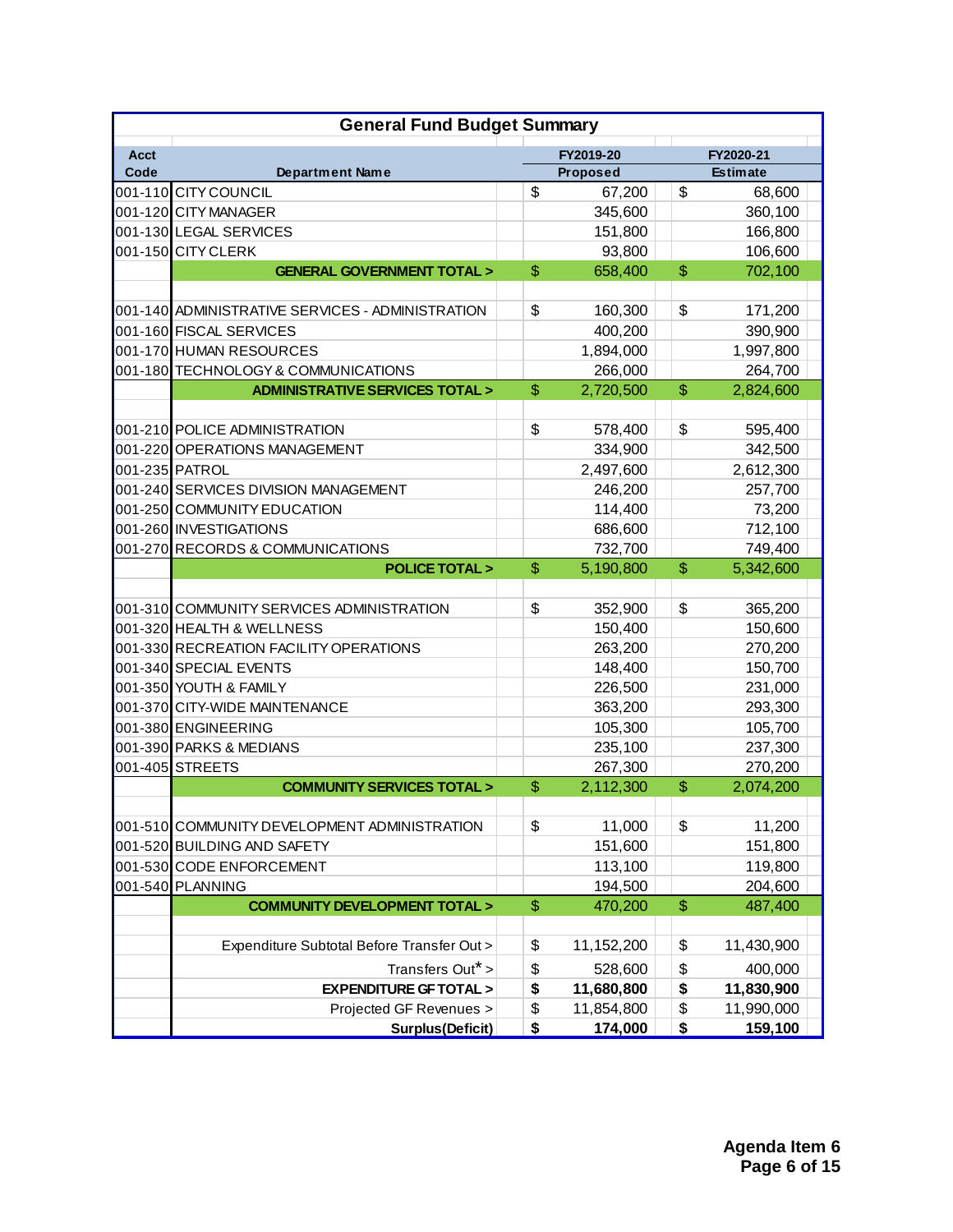#### Additional Items to Consider

The following items have not been incorporated into the Proposed FY 2019-20 budget and will be discussed at the May 21, 2019, meeting for possible incorporation into the budget.

**Community Development Staffing** – Currently the business license and code enforcement functions are split 50/50 in one fulltime Code Enforcement/Business License Officer. In order to increase proactive code enforcement activities, it is being proposed that the existing Code Enforcement/Business License officer be converted to a fulltime Code Enforcement Officer dedicated solely to code enforcement. A new Business License/Permit Technician position would take on business license duties, assist at the building counter, and provide administrative support duties for the department. The fully loaded cost for a Business License/Permit Technician is approximately \$75,000 annually at top step. The City is currently paying approximately \$33,000 annually for a contract permit technician. The net cost to include a full-time permit technician at Step C for FY 2019-20 would be **\$28,800**. While staff recognizes the need for increased code enforcement and this matter was discussed at the City Council Goal and Strategic Planning Session in January, staff is hesitant to increase ongoing operational costs at this time.

**Potential Walmart Settlement** – Over the past year, the City has been working with Walmart and the property management company for the Walmart site, Merlone Geier Partners, on a solution to address noise violations caused by delivery trucks to the Store. The City Council is currently considering a Settlement and Release Agreement with Walmart, Inc. of Delaware, which includes a settlement payment as reimbursement for the substantial costs incurred in resolving the noise violations alleged in citations, including costs associated with analyzing and evaluating potential noise mitigation, conducting public outreach with residents and neighbors of the Store, and ultimately implementing the Soundwall in areas beyond the scope of the violations set forth in the Citations. The potential agreement would require an additional **\$48,800** to be added to the General Fund. This amount includes \$2,600 for a Tree Reimbursement Program for the 13 residents living adjacent to the Walmart property.

**New Medians on Moody Street** – City Council had requested staff to obtain quotes to construct new street medians on the southern portion of Moody Street from La Luna Drive to Malaga Drive. NUVIS Landscape Architecture, who the City engaged for the Street Median Rehabilitation project, have projected that constructing one new median is estimated to cost \$150,000. It is probable that two medians could be constructed on the southern portion of Moody Street from La Luna Drive to Malaga Drive for an estimated total of \$300,000. Due to budget savings from recently awarded street projects, it is estimated that there are enough funds in COR to construct one new street median at the \$150,000 estimate. If City Council would like to allocate funding for two new street medians on Moody Street, an additional \$150,000 would need to be transferred from Unassigned General Fund Balance to COR.

#### Ten Year General Fund Long Term Forecast

The following are the revenue and expenditure assumptions used in developing the Ten Year General Fund Long Term Forecast.

#### Revenues

**Property Tax**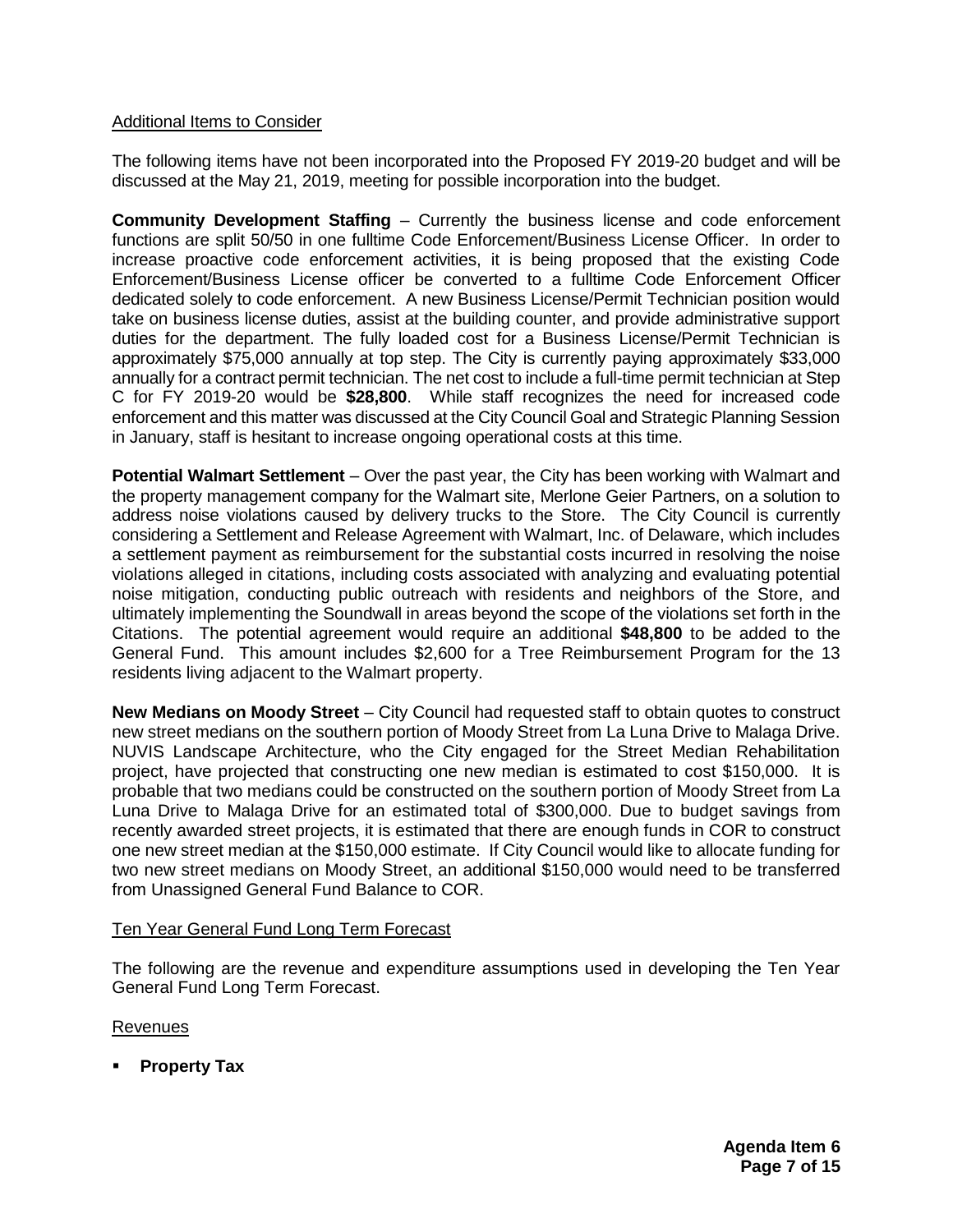- $\circ$  Secured Property Tax: 19/20 4.1%; 20/21 3.2%; 21/22 2.7%; 22/23 3.25%; 23/24 – 3.5%, 24/25 through 28/29 - 3.75%.
- $\circ$  Property Tax in Lieu of Vehicle License Fee (VLFAA) 19/20 4.6%; 20/21 3.3%; 21/22 - 2.8%; 22/23 - 3.2%; 23/24 - 3.5%, 24/25 through 28/29 – 3.75%.
- $\circ$  All other (unsecured, property transfer, supplemental): 2.0% per year.
- o Consumer Price Index Annual Adjustment: The California Consumer Price Index (the "CCPI") for 2019-20 that has been approved by the State is 2.00%, the maximum allowable. In years 2-5 of the long-term, the CCPI has also been forecast at the maximum allowable - 2%.
- $\circ$  Transfers of Ownership: For the 2019-20 fiscal year, the actual value increase due to the transfers of ownership is included. In years 2-5, a growth rate is applied that is representative of the historical percentage of the value growth in La Palma that is a result of properties that have transferred ownership averaged over the past 6 years.
- $\circ$  Proposition 8 Value Restoration Single Family Residential (SFR): Proposition 8 adjustments in years 1-5 are based on the projected growth in the median sale price of SFR homes. The report includes the estimated adjustment value of the remaining Prop 8 reduced properties that are likely to be restored in each of the next 5 years.

#### **Sales Tax/Transaction and Use Tax**

- $\circ$  Sales Tax: 19/20 Negative 3.2%; 20/21 2.0%; 21/22 through 28/29 2.25%
- $\circ$  Transaction and Use Tax (TUT): Negative 5.1%; 20/21 2.0%; 21/22 through 28/29 2.25%
- $\circ$  As discussed earlier in this report, declines in Sales Tax and TUT for FY 2019-20 are partially due to abnormal activity in FY 2018-19 (double payments, unexpected revenue from departing business, etc.). In FY 2020-21, both revenues will both be at positive growth although at a lower percentage than what the City has experienced in recent years. Continued slowing in the economy and increased concern over a potential recession has slowed growth in both these categories in the near future.

#### **Utility User Tax (UUT)**

 $\circ$  For FY 19-20, no growth is projected for UUT revenues and for subsequent years less than one percent growth per year and assumes maximum 5% levy rate.

#### **ROPS Administrative Allowance**

o Administration costs to manage the Successor Agency are provided for in the ROPS process from RPTTF. Although statute allows for a minimum of \$250,000 per year for the administrative cost allowance, it also states that this amount may be reduced by an oversight board or by agreement between the successor agency and the Department of Finance. During the review process for the FY 2019-20 by Orange Countywide Oversight Board, cities were cautioned not to continue to request the full \$250,000 amount in future years as administrative costs should decrease overtime as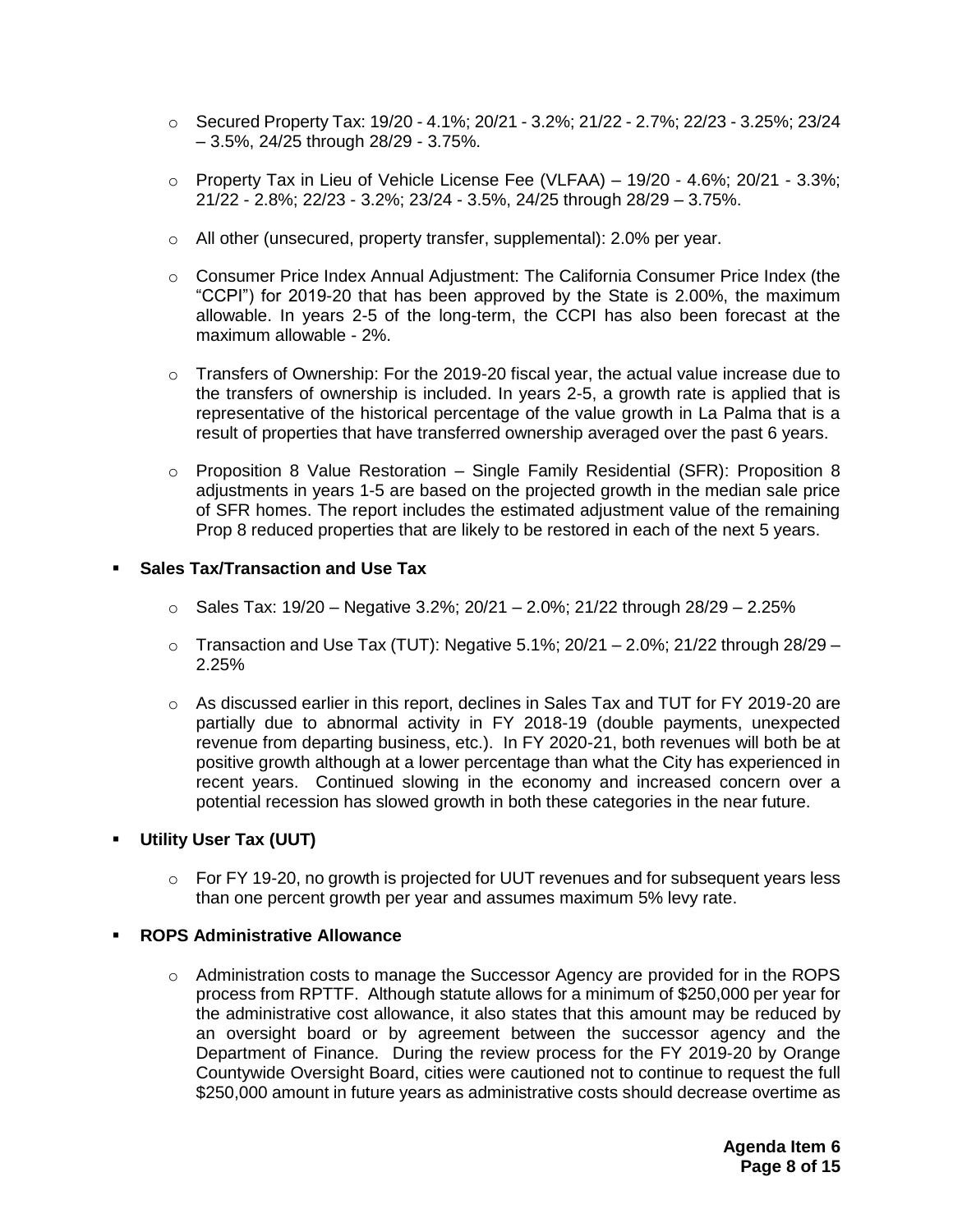redevelopment dissolution wind down activities continue. This has also been the message from the Department of Finance (DOF) in the City's most recent ROPS approval letter. As a result, the ROPS Administrative Allowance revenue in the long term forecast slowly decreases from \$248,900 to \$25,000 by the end of the ten year period.

# **OPEB Trust**

- $\circ$  Beginning in FY 2021-22, withdrawals from the OPEB Trust are included to offset health costs for existing retirees that are paid out of the General Fund. The most recent OPEB valuation as of June 30, 2017, reported the City's OPEB was 58.0% funded. The City's Actuarial Accured Liability (AAL) had significantly increased from the previous valuation due to the inclusion of the implied subsidy. Agencies that provide retiree health benefits through CalPERS health plans (PEMHCA) are required under Government Accounting Standards Board (GASB) statement 45 that the implied subsidy be calculated. In PEMHCA, the implied subsidy is the benefit retirees derive from paying the same premiums as active employees. Because younger people are generally healthier than older people, retirees on average have higher health expenses than employees. This results in an (implied) active premium payment which subsidizes the cost for older retirees (subsidy). The inclusion of the implied subsidy increased the Unfunded AAL (UAAL) from \$386,000 (Cash Subsidy) to \$1.133 million. If only looking at the Cash Subsidy value, the Trust was 80% funded. Beginning in FY 2018-19, the City stopped making withdrawals from the OPEB Trust and made the Actuarial Determined Contribution (ADC) to help increase the funding level. By only making the required ADC contribution, accounting for interest earnings, and foregoing making withdrawals for three years, staff estimates that the Trust on a Cash Subsidy basis has the potential to be over 100% funded and on an Implied Subsidy basis over 75%. The next OPEB valuation is scheduled in FY 2019-20 with results being available by December 2019.
- **Other Revenues** Most other revenues are projected to grow at 2%, which is slightly lower than the 20 year CPI average of 2.5%

#### **Expenditures**

- Non-Personnel expenditures are forecast as known for the next three years and then at a 2% increase unless longer term contracts are in place.
- In Years 1-2, personnel costs include current labor agreement increases and then 1.25% for years 4 and beyond.
- The City's unfunded liability payments are forecasted assuming CalPERS actual rate of return will be below its assumed rate of 7.0% for FY 2018-19 and FY 2019-20. The forecast assumes 5.0% for FY 2018-19, 6.0% for FY 2019-20, and 7.0% for FY 2020-21 and beyond. The forecast also accounts for the City's two \$2.5 million additional payments towards its unfunded liability. CalPERS' ability to achieve the 7.0% rate of return is in question due to market losses experienced fiscal year to date (FYTD). As of February 28, 2019, CalPERS FYTD net return was 1.5%. The uncertainty of an economic slowdown and potential recession also puts doubt for FY 2019-20 as well. In February 2018, the CalPERS Board reduced its amortization policy from 30 to 20 years for all gains and losses beginning with the valuation as of June 30, 2019. Fiscal Year 2018-19 experience will effect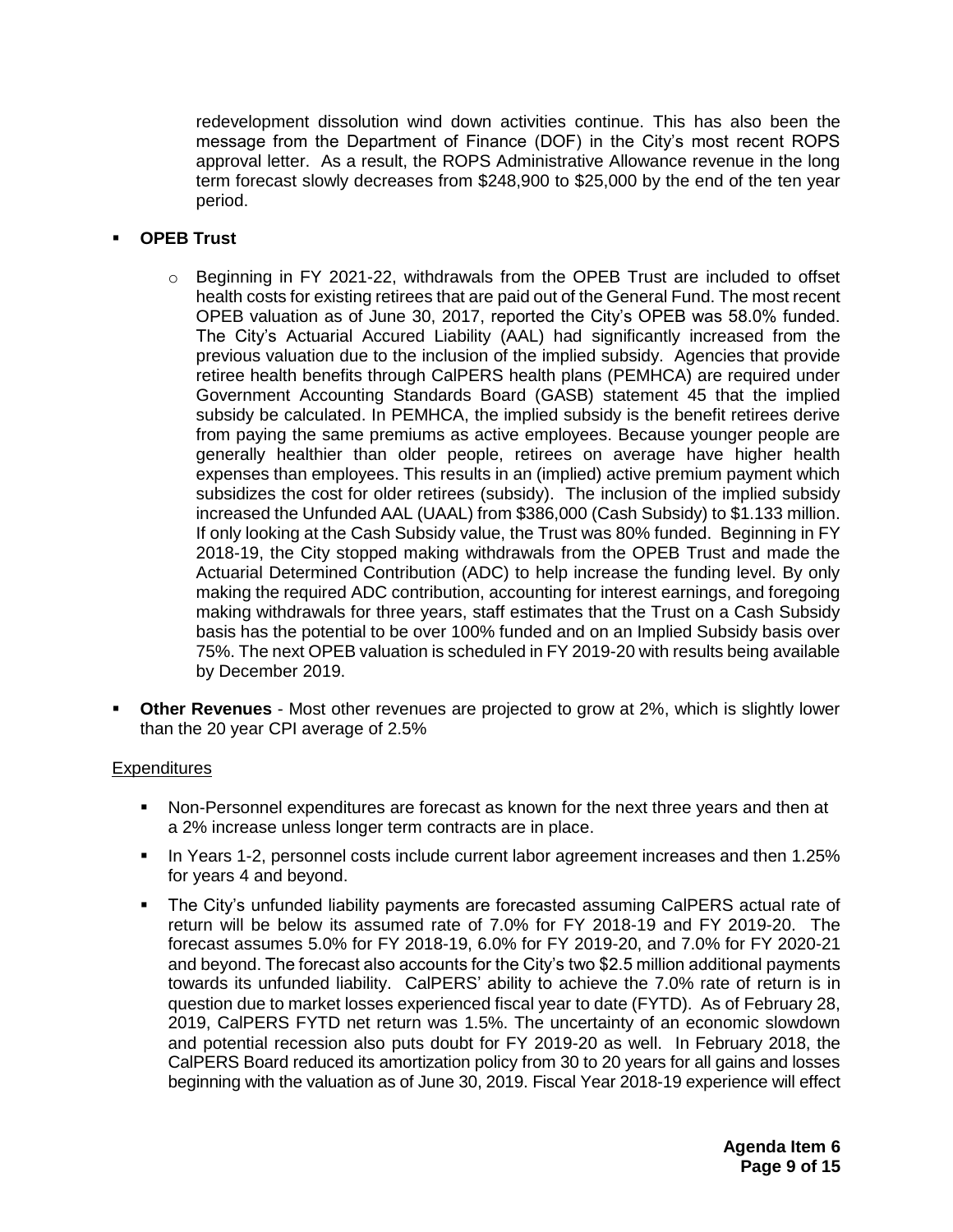rates beginning in FY 2021-22. The change in the amortization policy has been taken into account in the long-term forecast.





General Fund Long-Term Forecast – as of 5/21/19

Although the Ten Year Financial Forecast chart shows budget surpluses through FY 2028-29, the gap between revenues and expenditures gets very tight. For FY 2019-20 and 2020-21, revenue is almost flat, 0.3% and 1.1% growth respectively, while expenditures, excluding transfers out, are expected to increase by 6.5% in FY 2019-20 and 2.5% in FY 2020-21. Expenditure growth continues to exceed revenue growth until FY 2024-25 when expenditures begin to level off and more stable revenue growth occurs. The single largest expense to the General Fund is the City's unfunded pension liability (UAL) payment. By the end of the ten year period, the combined UAL payment for all six of the City's plans with CalPERS is estimated to be \$2.06 million or 14.5% of the estimated General Fund budget. As noted earlier in this report, the estimated long-term UAL payments assume that CalPERS does not make their assumed rate of return of 7.0% in FY 2018- 19 (5.0%) and FY 2019-20 (6.0%). It should be noted that while the UAL payments are increasing, the required payments would have risen even higher, to unsustainable levels, had the City not made the two additional \$2.5 million payments in FY 2016-17 and 2017-18.

The following chart illustrates the UAL payment forecast provided by Bartel Associates in early 2017 (prior to CalPERS amortization policy change) without the additional UAL payments and the current forecast with the additional UAL payments.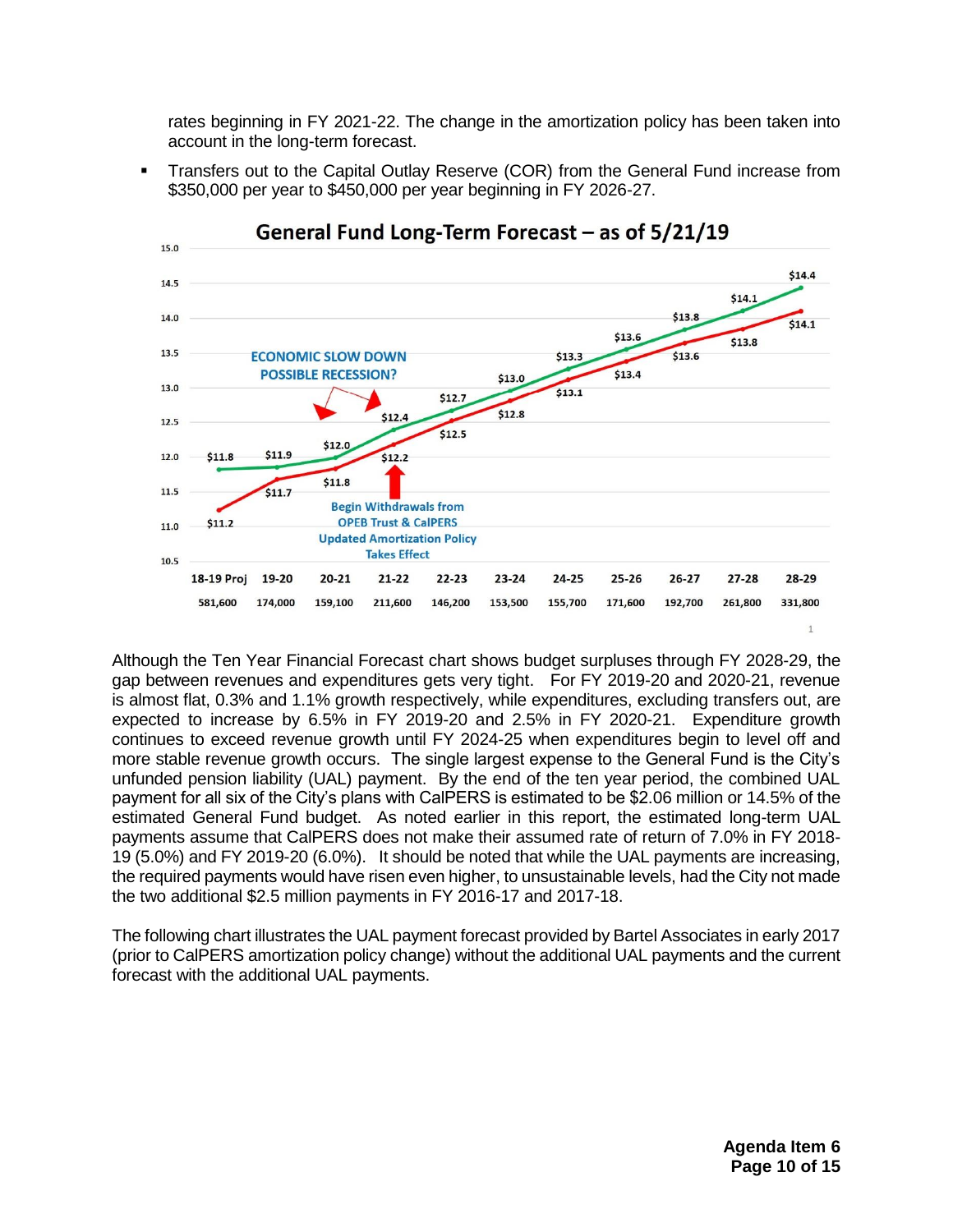

# FUND BALANCES

The following table lists the estimated FY 2019-20 beginning and ending fund balances for all the City's various funds:

| <b>FUND</b>                     | <b>19-20 EST</b><br><b>BEGINNING</b> | <b>19-20 EST</b><br><b>ENDING</b> |
|---------------------------------|--------------------------------------|-----------------------------------|
| General Fund                    | 2,378,300                            | 1,562,300                         |
| <b>Emergency Reserve Fund</b>   | 5.447.500                            | 5,576,100                         |
| <b>Project Funds:</b>           |                                      |                                   |
| Capital Outlay Reserve (COR)    | 5,175,000                            | 2,413,200                         |
| <b>Economic Development</b>     | 221,900                              | 146.900                           |
| <b>Civic Center Replacement</b> | 352,700                              | 407,700                           |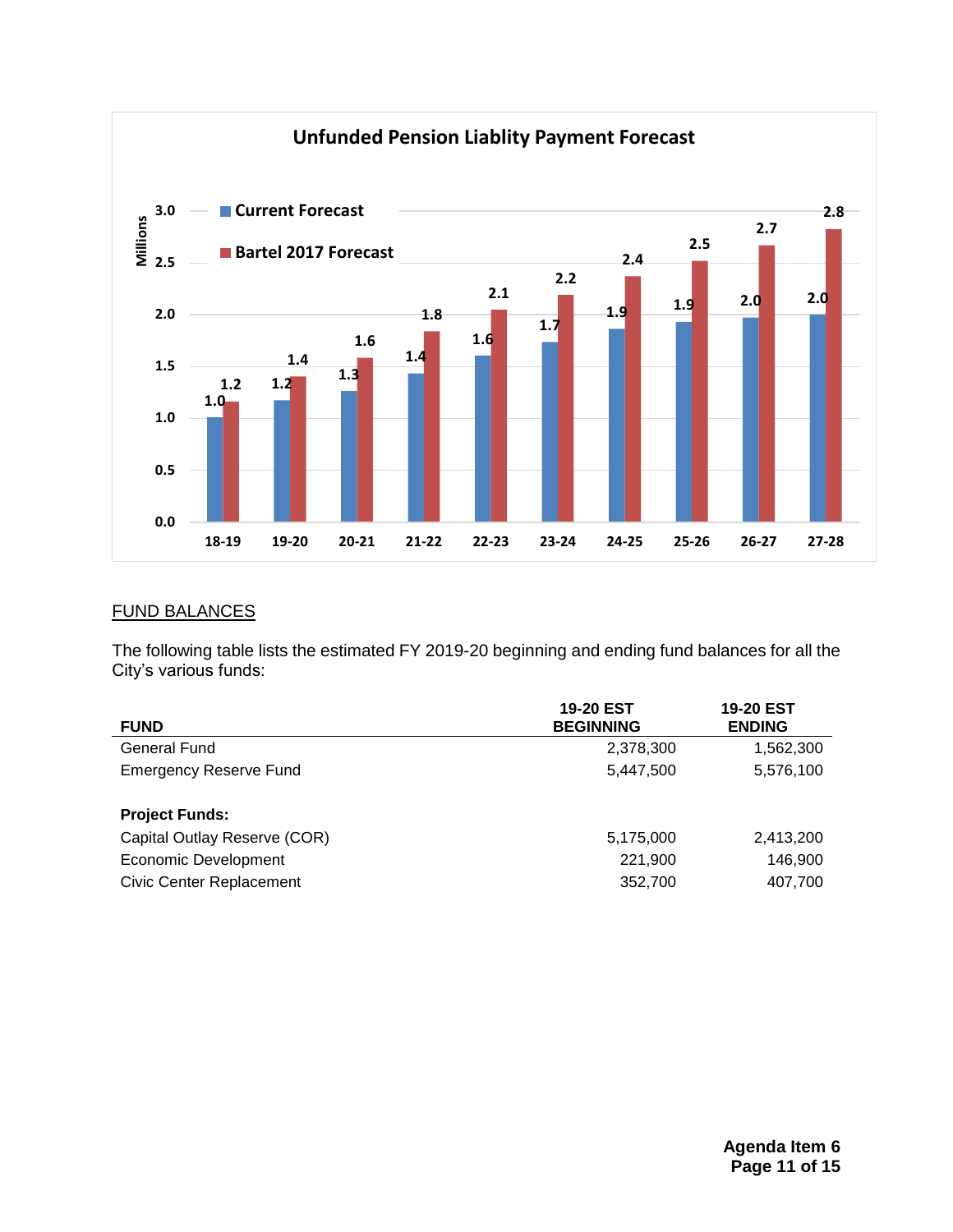| <b>FUND</b>                                      | 19-20 EST<br><b>BEGINNING</b> | 19-20 EST<br><b>ENDING</b> |
|--------------------------------------------------|-------------------------------|----------------------------|
|                                                  |                               |                            |
| <b>Special Revenue Funds:</b>                    |                               |                            |
| Gas Tax/Highway Users Tax                        | 200,100                       | 16,300                     |
| Road Maintenance & Rehabilitation Account (SB1)  | 240,500                       | 4,500                      |
| Measure M2                                       | 219,100                       | 11,600                     |
| Air Quality Improvement                          | 155,800                       | 176,800                    |
| Public, Educational, & Government (PEG)          | 272,600                       | 300,600                    |
| <b>Asset Seizure</b>                             | 64,000                        | 19,300                     |
| <b>Supplemental Law Enforcement Services</b>     | 213,100                       | 200,700                    |
| Service Authority for Abandoned Vehicles         | 26,700                        | 27,000                     |
| <b>BSCC Local Law Enforcement Fund</b>           | 52,300                        | 40,500                     |
| Park Development                                 | 61,200                        | 61,700                     |
| <b>Successor Agency Housing Authority</b>        | 114,200                       | 108,200                    |
| <b>Enterprise Funds:</b>                         |                               |                            |
| <b>Water Fund</b>                                | 463,700                       | 292,100                    |
| <b>Water Capital Reserve</b>                     | 3,750,100                     | 2,685,600                  |
| Total Water (Target Balance: \$2,029,200)        | 4,213,800                     | 2,977,700                  |
| Sewer Fund                                       | 1,328,700                     | 1,529,100                  |
| <b>Sewer Capital Reserve</b>                     | 2,133,500                     | 1,917,800                  |
| Total Sewer (Target Balance: \$2,686,300)        | 3,462,200                     | 3,446,900                  |
| <b>Internal Service Funds:</b>                   |                               |                            |
| Risk Management (Target Balance: \$1 million)    | 1,001,900                     | 1,006,900                  |
| Employee Benefits (Target Balance: \$254,000)    | 298,500                       | 302,000                    |
| Facility Maintenance (Target Balance: \$50,000)  | 52,700                        | 53,300                     |
| Vehicle Replacement (Target Balance: \$815,500)  | 866,200                       | 884,200                    |
| Technology Replacement (Target Balance: 725,800) | 728,400                       | 754,300                    |

#### General Fund Balance

The estimated Unassigned General Fund balance at July 1, 2019, is \$2,378,300. This amount includes the estimated FY 2018-19 surplus of \$581,600 minus the 25% surplus transfer (\$145,400) to the Emergency Reserve Fund per the City's policy. During the FY 2018-19 Mid-Year Budget discussion at the February 19, 2019 meeting, City Council discussed options to allocate the available Unassigned General Fund Balance. City Council has directed staff to include a transfer of \$990,000 from the Unassigned General Fund Balance to the Capital Outlay Reserve in FY 2019- 20 to fund the Street Median Rehabilitation project. After the \$990,000 transfer to COR, \$1,388,300 is estimated to be available in the Unassigned Fund Balance. After adding the estimated FY 2019- 20 surplus, the fund balance is estimated to grow to \$1,562,300 by the end of FY 2019-20. This amount will vary depending on actual revenue and expenditures receipts for FY 2019-20.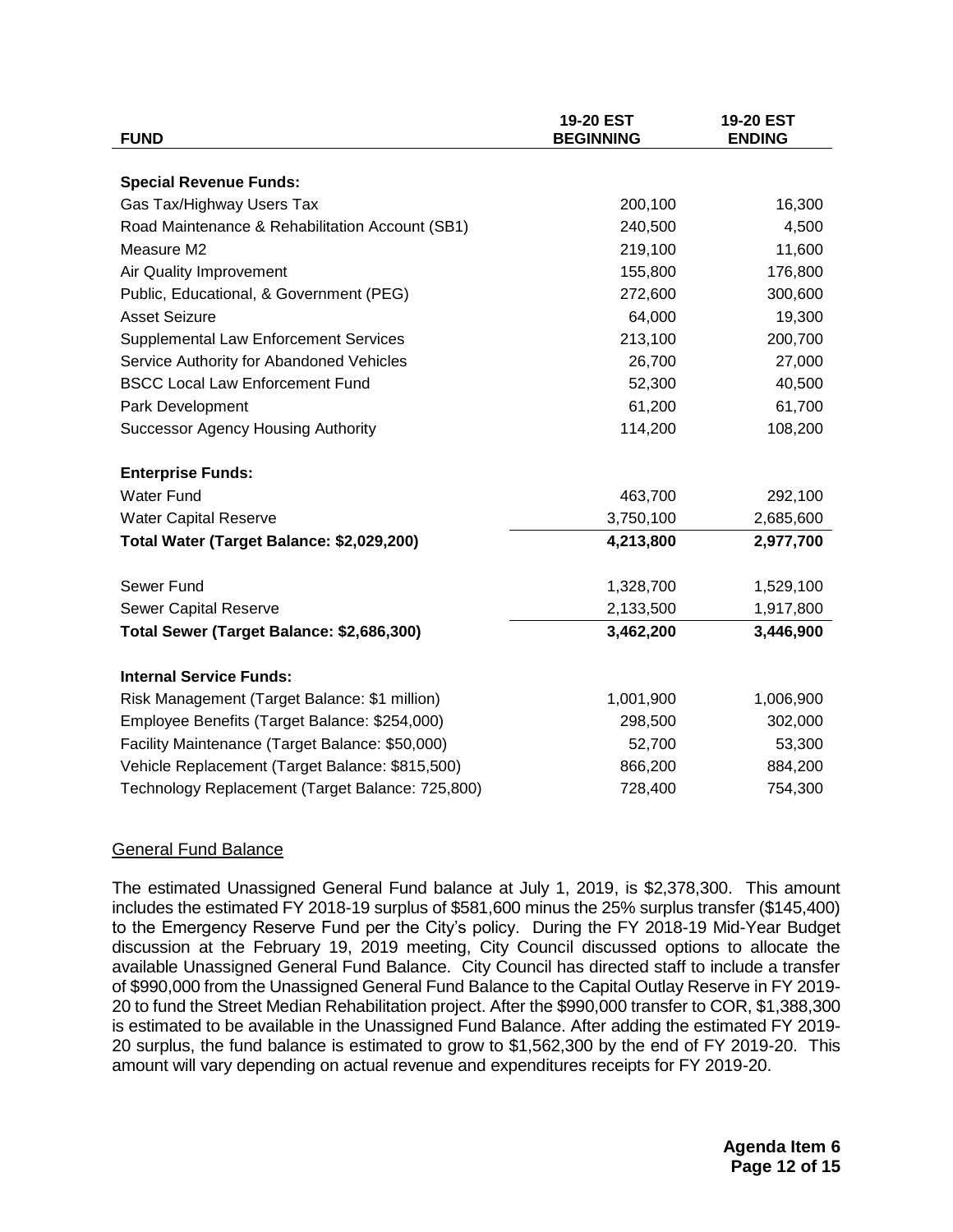Potential uses of the remaining Unassigned Fund Balance include:

- Additional Allocation to the Other Post Employment Benefits (OPEB) Trust
- Additional Transfer to the Emergency Reserve Fund
- Additional Allocation to the Civic Center Replacement Fund
- Transfer to the One Time Projects Fund (currently at zero balance)
- Any other purpose the City council deems appropriate

#### Capital Improvement Program (CIP)

As part of the annual budget process, staff develops a ten-year Capital Improvement Plan (CIP) with a five-year CIP included in the draft and adopted budget. The CIP lists the major infrastructure projects planned for the subsequent fiscal year, and four additional future years. In addition to listing the specific projects and their estimated cost, funding sources are identified. Generally, La Palma focuses its CIP on arterial and residential roadway rehabilitation (i.e., paving projects). However, the CIP also lists major projects such as water and sewer system upgrades, intersection improvements or major repairs to City facilities (e.g., roof replacement, Americans with Disability Act required improvements, seismic improvements, etc.).

A major accomplishment in the CIP over the last nine years has been the full rehabilitation of all residential and arterial streets in the City. Every two years for arterial streets and every five years for residential streets, a Pavement Management Condition Assessment is conducted. From the most recent assessment in June 2018, the overall condition of the City's road network is "Very Good", with an average weighted "Pavement Condition Index" (PCI) of 93.8, with 100 being a brand new street and 0 being a badly deteriorated street with virtually no remaining life. Arterial streets are "Very Good" with an average weighted PCI of 90.1 and Residential Streets are also "Very Good" with an average weighted PCI of 95.7. Given the City's investment in streets, it is only prudent to continue to maintain these streets to prolong their life expectancy and appropriate funding is included in the CIP both for arterial streets and resuming the 7-year residential pavement program. Residential Pavement Zone 1 slurry seal is currently out for bid with completion anticipated in June 2019.

Other than water and sewer projects, the ten-year CIP assumes funding from Measure M2, Gas Tax, and Road Maintenance Rehabilitation Funds (SB1), along with other currently known funding sources such as grants received. The intent is to utilize these funding sources first with the Capital Outlay Reserve (COR) providing the remaining funding for the identified projects.

The ten-year CIP includes very few new projects, but rather items that are either routine or to complete previously adopted projects. The FY 2019-20 CIP includes carryover projects that have been in the design phase and are now ready for bidding and construction/completion. Some highlights include:

**Street Medians** – The design phase and construction plans are being finalized, with the City Council having seen the 60% plans at the May 7 meeting. The contractor is finishing the plans for public bidding early this summer and construction to begin by late summer or early fall. The three arterial streets in the FY 2018/19 CIP are La Palma Avenue, Moody Street, and Walker Street. Although the plans will be complete for Valley View Street and Orangethorpe Avenue, these two streets are not included in the CIP pending potential development north of the 91 Freeway and potential cost sharing discussions with Buena Park for Valley View Street. As stated earlier in this report \$990,000 of General Fund Unassigned Fund Balance is being allocated to COR for this project so that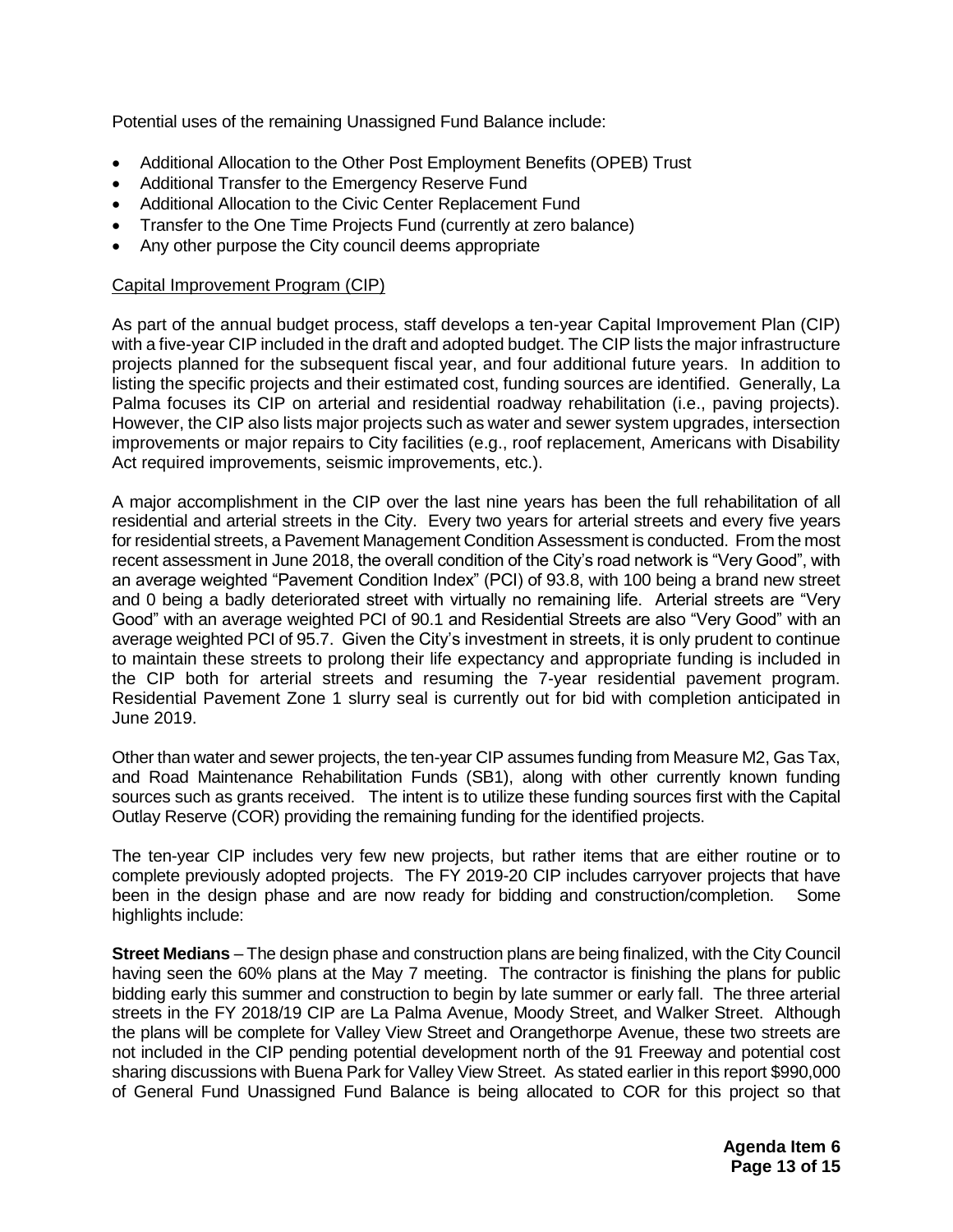adequate funding is available to rehabilitate La Palma Avenue, Moody Street, and Walker Street. Other identified funding includes an additional \$300,000 from COR and \$300,000 M2 funds. The total estimated cost to complete the three streets is \$1,590,000.

**Citywide Security** – The City's cross departmental Security Committee has worked diligently over the past year to identify security needs and concerns at City owned facilities with the development of the bid specifications for public bid which was conducted in December. The bid specification included providing security cameras at all City facilities including City Hall, the Police Department, the City Yard, and Walker Well. Additionally, bids were requested for access controls and intrusion detectors at all City facilities. After bids were received and reviewed in January, two firms were interviewed, reference checks conducted, and site visits were completed at two municipal locations where each firm's security have completed similar projects. Staff anticipates bringing an award of contract to the Council in early June. Upon approval, implementation and installation will occur with completion by late fall. The total project cost is estimated at \$390,000 of which \$250,000 would be funded out of COR and \$140,000 out of the Water Capital Fund. Total replacement for the project has been included in the ten-year CIP in FY 2027-28 (year eight). The FY 2019-20 project cost includes preventative maintenance on all security cameras, access controls and intrusion sensors for three years totaling \$65,200. At the end of three years, renewal of the preventative maintenance agreement would be paid out of the Technology Replacement Fund.

**City Hall Improvements** – Due to fiscal constraints, numerous maintenance projects have been deferred many times over the years. Some have been in the planning phase and are now ready for completion and construction. These include the City Council Chambers rehabilitation to meet ADA standards and updating electrical and sound systems; general maintenance including carpet and paint, HVAC and roofing, electrical improvements throughout the facility, and ADA improvements to restrooms. Although the City is planning for the eventual replacement of the Civic Center, these needed improvements improve the site functionality for the next twenty years. The proposed City Hall improvements total \$1.4 million and are funded out of COR.

**City Yard Improvements** – As with City Hall improvements, CIP projects at the City Yard have also been deferred. These include an outdoor storage bunker with roof to meet NPDES requirements, upgraded storm drains, pavement rehabilitation, and interior improvements that have not been updated since the facility was originally built. Total City Yard improvements total \$445,000. The total project cost of \$445,000 includes funding of \$201,800 from COR, \$222,500 from the Water Capital Fund, and \$20,700 from the Sewer Capital Fund.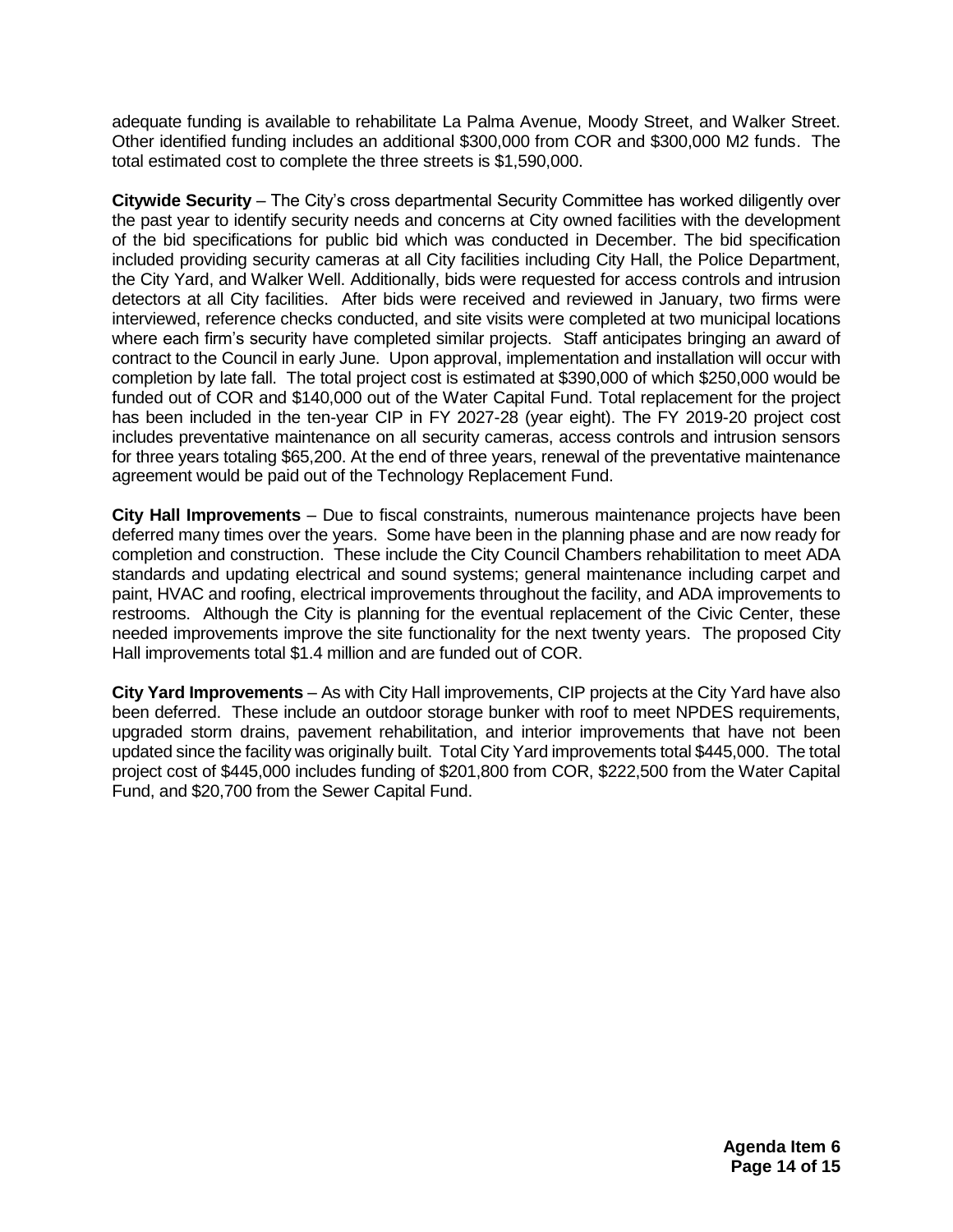| <b>PROJECTS</b>                                        |                                                  | <b>Fiscal Year</b><br>2019-20<br><b>Proposed</b> |
|--------------------------------------------------------|--------------------------------------------------|--------------------------------------------------|
| <b>Facilities</b>                                      | \$                                               |                                                  |
|                                                        |                                                  | 2,297,000                                        |
| City Yard                                              |                                                  | 445,000                                          |
| <b>Community Center and Parks</b>                      |                                                  | 302,000                                          |
| City Hall                                              |                                                  | 1,400,000                                        |
| <b>Police Facilities</b>                               |                                                  | 150,000                                          |
| <b>Arterial Street Rehabilitation</b>                  |                                                  | 3,260,000                                        |
| <b>Residential Street Rehabilitation</b>               |                                                  | 475,000                                          |
| <b>Water System Improvements</b>                       |                                                  | 1,042,000                                        |
| <b>Sewer System Improvements</b>                       |                                                  | 315,000                                          |
| <b>Total Capital Improvement Plan</b>                  | \$                                               | 7,389,000                                        |
| <b>FUNDING SOURCE</b>                                  | <b>Fiscal Year</b><br>2019-20<br><b>Proposed</b> |                                                  |
| <b>Capital Outlay Reserve (COR)</b>                    | \$                                               | 4,166,800                                        |
| <b>Gas Tax/HUTA</b>                                    |                                                  | 265,000                                          |
| <b>Measure M2</b>                                      |                                                  | 482,000                                          |
| <b>Measure M Grant</b>                                 |                                                  | 375,000                                          |
| Road Maintenance and Rehabilitation Account (RMRA)/SBI |                                                  | 500,000                                          |
| <b>Sewer</b>                                           |                                                  | 335,700                                          |
| Water                                                  |                                                  | 1,264,500                                        |
| <b>Total Capital Improvement Plan</b>                  | \$                                               | 7,389,000                                        |

# **FISCAL IMPACT:**

There is no fiscal impact to discussion of the financial situation or the elements presented in this plan. Direction given, however, will be incorporated into budget preparation and other financial processes.

**APPROVED:**

Administrative Services Director **City Manager** 

Attachments: 1. Proposed FY 2019-20 Budget